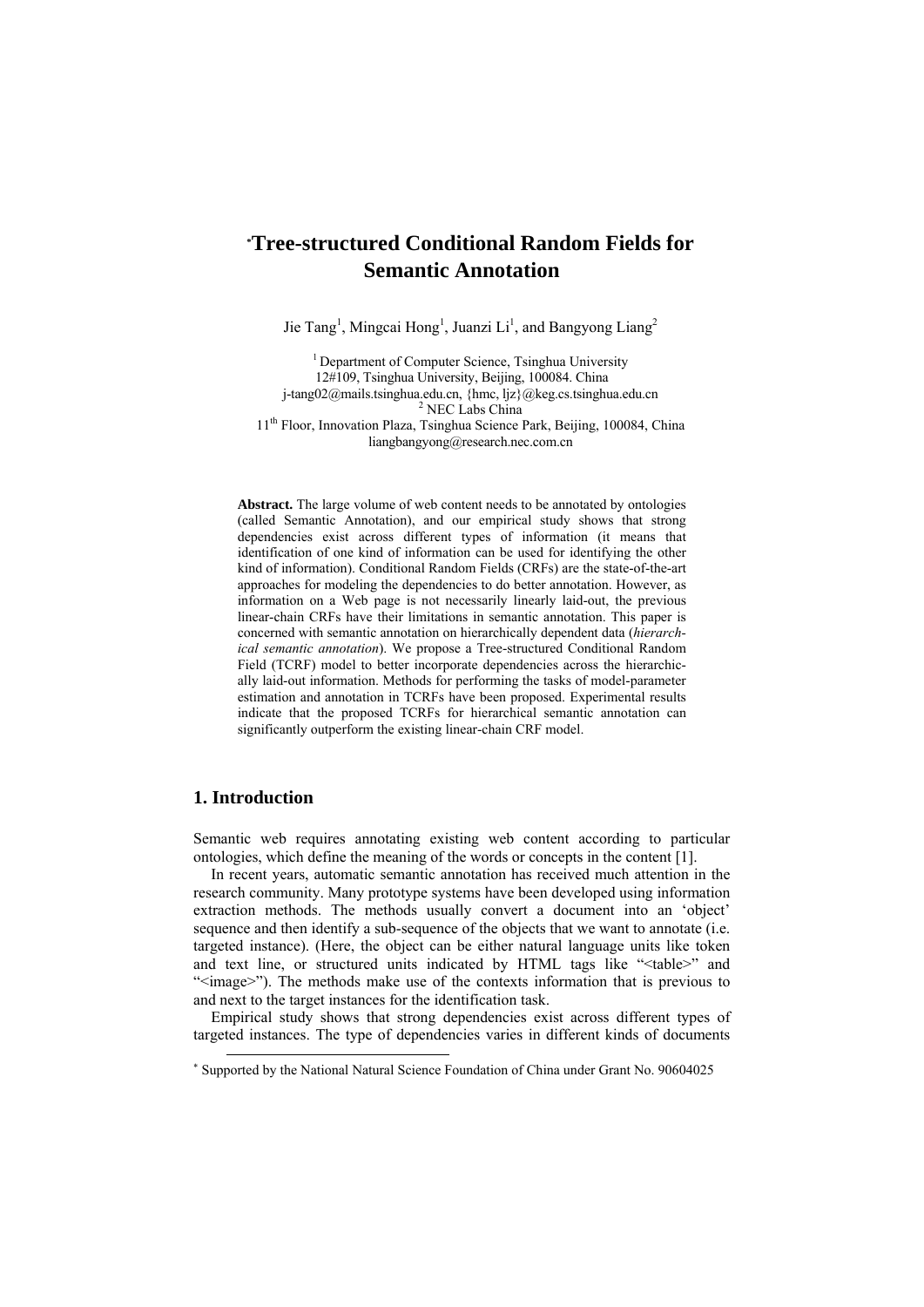and different applications, for instance, in Part-Of-Speech (POS) tagging from NLP, the dependencies between POS labels can be linear-chain [20]; while in object extraction from web pages, the dependencies can be two-dimensional [26].

Conditional Random Fields (CRFs) are the state-of-the-art approaches in information extraction taking advantage of the dependencies to do better annotation, compared with Hidden Markov Model (HMMs) [8] and Maximum Entropy Markov Model (MEMMs) [17]. However, the previous linear-chain CRFs only model the linear-dependencies in a sequence of information, and is not able to model hierarchical dependencies [14] [26].

In this paper, we study the problem of *hierarchical semantic annotation*. In hierarchical semantic annotation, targeted instances on a web page can have hierarchical dependencies with each other, for example, an instance may have a dependency with another instance in the upper level (i.e. child-parent dependency), have a dependency with one in the lower level (i.e. parent-child dependency), or have a dependency with one in the same level (i.e. sibling dependency).

To better incorporate dependencies across hierarchically laid-out information, a Tree-structured Conditional Random Field (TCRF) model has been proposed in this paper. We present the graphical structure of the TCRF model as a tree (see Figure 3) and reformulate the conditional distribution by defining three kinds of edge features. As the tree structure can be cyclable, exact inference in TCRFs is expensive. We propose to use the Tree Reparameterization algorithm to compute the approximate marginal probabilities for edges and vertices. Experimental results indicate that the proposed TCRF models perform significantly better than the baseline methods for hierarchical semantic annotation.

The rest of the paper is organized as follows. In Section 2, we introduce related work. In Section 3, we formalize the problem of hierarchical semantic annotation. In Section 4, we describe our approach to the problem. Section 5 gives our experimental results. We make some concluding remarks in Section 6.

## **2. Related Work**

Semantic annotation is an important area in semantic web. Many research efforts have been made so far. However, much of the previous work views web page as an 'object' sequence and focuses on annotating web page by using existing information extraction techniques. To the best of our knowledge, no previous work has been done on semantic annotation of hierarchically laid-out information.

#### **1. Semantic Annotation using Rule Induction**

Many semantic annotation systems employ rule induction to automate the annotation process (also called as 'wrapper' induction, see [13]).

For example, Ciravegna et al propose a rule learning algorithm, called  $LP^2$ , and have implemented an automatic annotation module: Amilcare [4]. The module can learn annotation rules from the training data. Amilcare has been used in several annotation systems, for instance, S-CREAM [12]. See also [18] [22].

The rule induction based method can achieve good results on the template based web pages. However, it cannot utilize dependencies across targeted instances.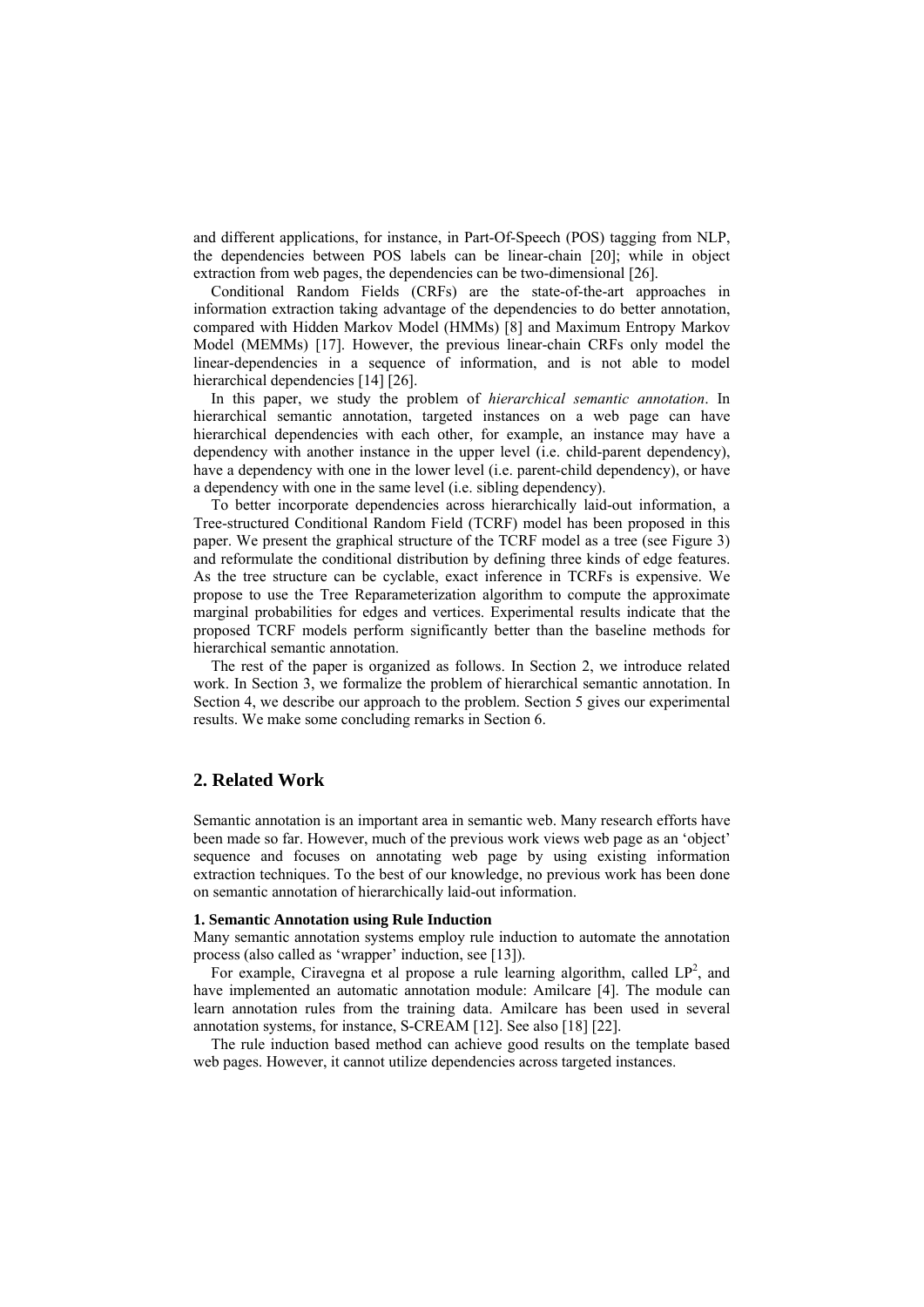### **2. Semantic Annotation as Classification**

The method views semantic annotation as a problem of classification, and automates the process by employing statistical learning approaches. It defines features for candidate instances and learns a classifier that can detect the targeted instance from the candidate ones.

For example, SCORE Enhancement Engine (SEE) supports web page annotation by using classification model [11]. It first classifies the web page into a predefined taxonomy; then identifies name entities in the classified web pages; finally recognizes the relationships between the entities via analysis of the web content.

The classification based method can obtain good results on many annotation tasks. However, it cannot also use the dependencies across different targeted instances.

## **3. Semantic Annotation as Sequential Labeling**

Different from the rule induction and the classification methods, sequential labeling enables describing dependencies between targeted instances. The dependencies can be utilized to improve the accuracy of the annotation.

For instance, Reeve et al propose to utilize Hidden Markov Model (HMM) in semantic annotation [19]. As a generative model, HMM needs enumerate all possible observation sequences, and thus requires the independence assumption to ease the computation. Despite of its usefulness, limited research has been done using the sequential labeling method in semantic annotation.

### **4. Information Extraction Methods**

Many information extraction methods have been proposed. Hidden Markov Model (HMM) [8], Maximum Entropy Markov Model (MEMM) [17], Conditional Random Field (CRF) [14], Support Vector Machines (SVM) [6], and Voted Perceptron [5] are widely used information extraction models.

Some of the methods only model the distribution of contexts of target instances and do not model dependencies between the instances, for example, SVM and Voted Perceptron. Some other methods can model the linear-chain dependencies, for example, HMM, MEMM, and CRF.

Recently, several research efforts have been also made for modeling the non-linear dependencies. For instance, Sutton et al propose Dynamic Conditional Random Fields (DCRFs) [21]. As a particular case, a factorial CRF (FCRF) was used to jointly solve two NLP tasks (noun phrase chunking and Part-Of-Speech tagging) on the same observation sequence. Zhu et al propose 2D Conditional Random Fields (2D CRFs) [26]. 2D CRFs is also a particular case of CRFs. It is aimed at extracting object information from two-dimensionally laid-out web pages. See also [3].

## **3. Hierarchical Semantic Annotation**

For semantic annotation, we target at detecting targeted instances from a document and annotating each of the instances by concepts/attributes of a particular ontology.

Information on a web page can be laid-out differently, for example, product information on a web page is typically two-dimensionally laid-out [26]; and in Natural Language Processing, word's POS (Part-Of-Speech) can be organized as a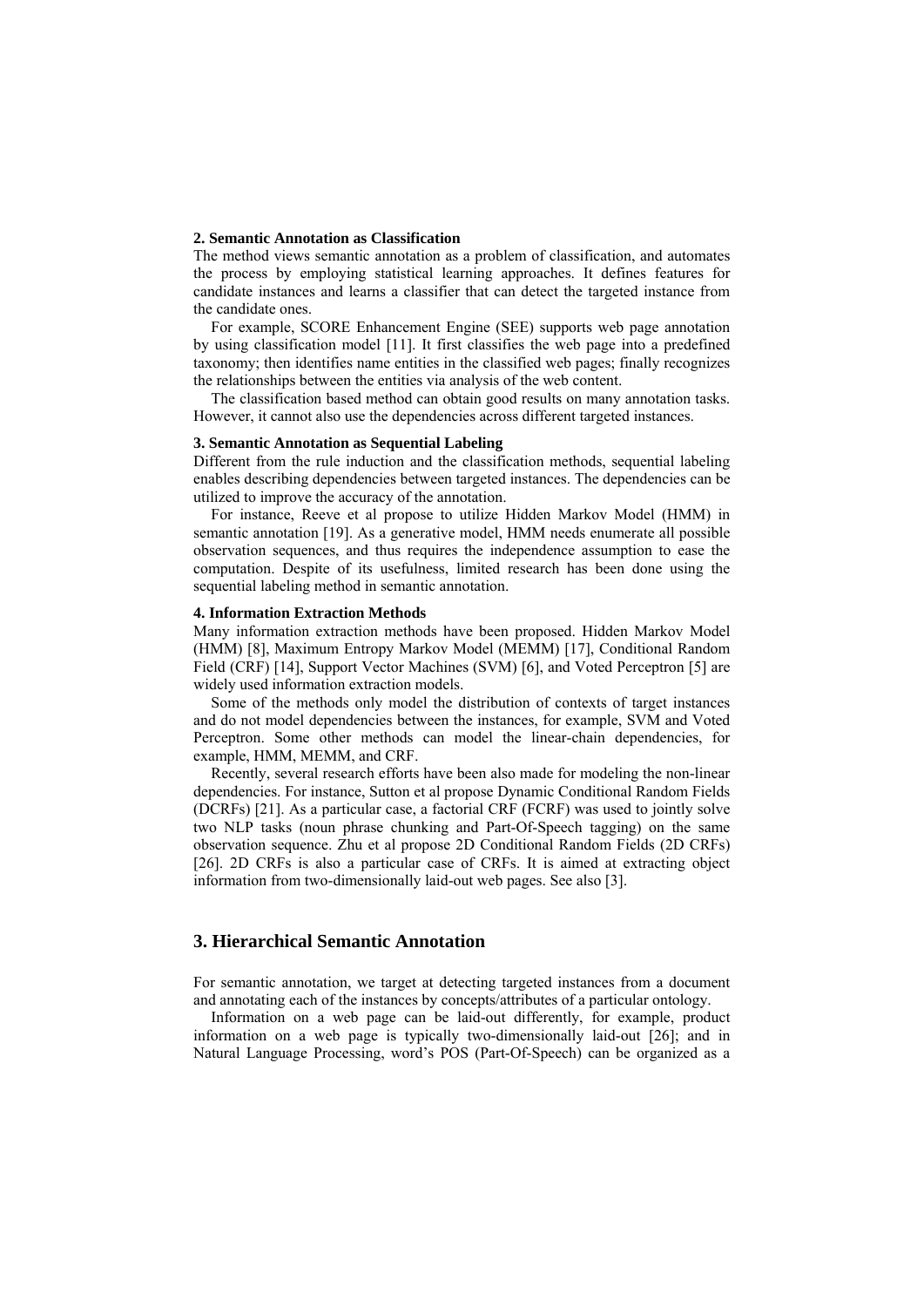sequence, and thus viewed as linearly laid-out [20]. In this paper, we concentrate on semantic annotation on hierarchically laid-out information that we name as *hierarchical semantic annotation*. In hierarchical semantic annotation, information is laid-out hierarchically. An example is shown in Figure 1.



**Fig 1.** Example of Hierarchical laid-out information

In Figure 1, there are two emails. One is the email of the company directorate secretary and the other is the email of the company registration office. Previous linear-chain models such as linear-chain CRFs view the text as a token-sequence (or text-line sequence) and assign a label to each token in the sequence by using neighborhood contexts (i.e. information previous to and next to the targeted instance).

However, the neighborhood contexts of the two emails are the same with each other in the linear-chain token-sequence. The neighborhood contexts include tokens previous to and next to the emails. Tokens previous to the two emails are both "Email: " and tokens next to them are also identical "<return>Phone:". It is inevitable that the linear-chain CRF models will fail to distinguish them from each other.

By further investigation, we found that the information is hierarchically laid-out: the two emails are respectively located in two sections and each section has a heading, i.e. "3. Company directorate Info" and "4. Company Registration Info". The two headings can be used to distinguish the two emails from each other. We call it as hierarchically laid-out information when existing hierarchical dependencies across information and call the task of semantic annotation on hierarchically laid-out information as *hierarchical semantic annotation*. In hierarchical semantic annotation, we target at improving the accuracy of semantic annotation by incorporating hierarchical dependencies. For instance, in Figure 1, we can use the upper level information "3. Company directorate Info" to help identify the email "ajcoob@mail2.online.sh.cn".

## **4. Tree-structured Conditional Random Fields**

In this section, we first introduce the basic concepts of Conditional Random Fields (CRFs) and introduce the linear-chain CRFs, and then we explain a Tree-structured CRF model for hierarchically laid-out information. Finally we discuss how to perform parameter estimation and annotation in TCRFs.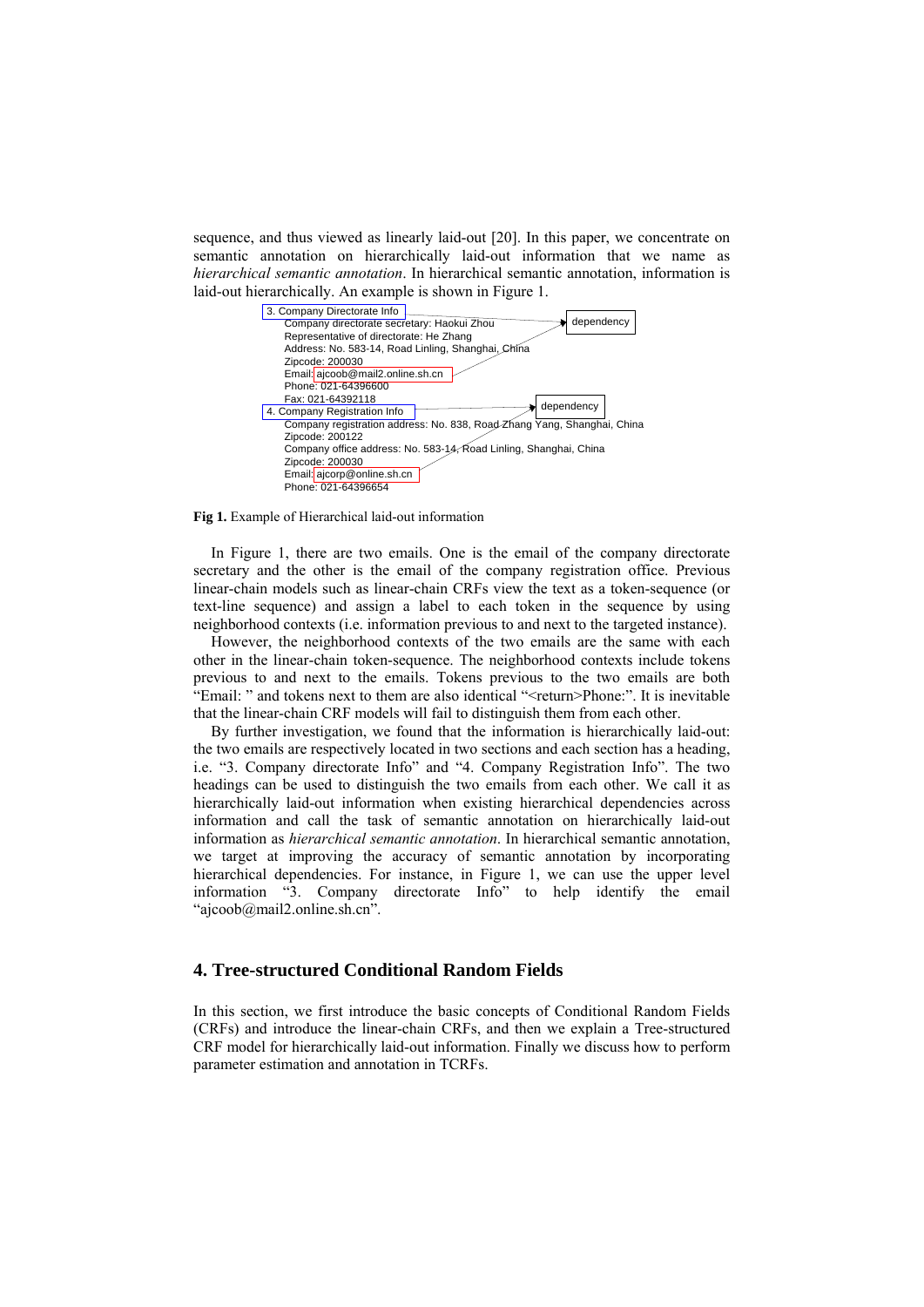### **4.1 Linear-chain CRFs**

Conditional Random Fields are undirected graphical models [14]. As defined before, *X* is a random variable over data sequences to be labeled, and *Y* is a random variable over corresponding label sequences. All components  $Y_i$  of  $Y$  are assumed to range over a finite label alphabet *Y*. CRFs construct a conditional model *p*(*Y*|*X*) with a given set of features from paired observation and label sequences.

**CRF Definition.** Let  $G = (V, E)$  be a graph such that  $Y=(Y_v)_{v\in V}$ , so that Y is indexed *by the vertices of G*. *Then* (*X*, *Y*) *is a conditional random field in case*, *when conditioned on X, the random variable*  $Y_v$  *obey the Markov property with respect to the graph*:  $p(Y_v|X, Y_w, w \neq v) = p(Y_v|X, Y_w, w \infty v)$ , where  $w \infty v$  means that w and v are *neighbors in G*.

Thus, a CRF is a random field globally conditioned on the observation *X*. Linearchain CRFs were first introduced by Lafferty et al [14]. The graphical structure of linear-chain CRFs is shown in Figure 2.

By the fundamental theorem of random fields [10], the conditional distribution of the labels  $y$  given the observations data  $x$  has the form

$$
p(y \mid x) = \frac{1}{Z(x)} \exp \left( \sum_{e \in E, j} \lambda_j t_j(e, y \mid_e, x) + \sum_{v \in V, k} \mu_k s_k(v, y \mid_v, x) \right)
$$
(1)

where x is a data sequence, y is a label sequence, and  $y|_e$  and  $y|_y$  are the set of components of *y* associated with edge *e* and vertex  $v$  in the linear chain respectively;  $t_i$ and  $s_k$  are feature functions; parameters  $\lambda_i$  and  $\mu_k$  correspond to the feature functions  $t_i$ and  $s_k$  respectively, and are to be estimated from the training data;  $Z(x)$  is the normalization factor, also known as partition function.

## **4.2 Tree-structured Conditional Random Fields (TCRFs)**

Linear-chain CRFs cannot model dependencies across hierarchically laid-out information. This paper proposes a Tree-structured Conditional Random Field (TCRF) model which is also a particular case of CRFs. The graphical structure of TCRFs is a tree (see Figure 3).

From Figure 3, we see that  $y_4$  is the parent vertex of  $y_2$  and  $y_{n-1}$  (for simplifying description, hereafter we use parent-vertex to represent the upper-level vertex and use child-vertex to represent the lower-level vertex of the current vertex). TCRFs can model the parent-child dependencies, e.g.  $y_4-y_2$  and  $y_4-y_{n-1}$ . Furthermore,  $y_2$  and  $y_{n-1}$  are in the same level, which are represented as a sibling dependency in TCRFs.

Here we also use *X* to denote the random variable over observations, and *Y* to denote the random variable over the corresponding labels.  $Y_i$  is a component of  $Y$  at the vertex *i*. Same as the linear-chain CRFs, we consider one vertex or two vertices as a clique in TCRFs. TCRFs can also be viewed as a finite-state model. Each variable *Yi* has a finite set of state values and we assume the one-to-one mapping between states and labels. And thus dependencies across components  $Y_i$  can be viewed as transitions between states.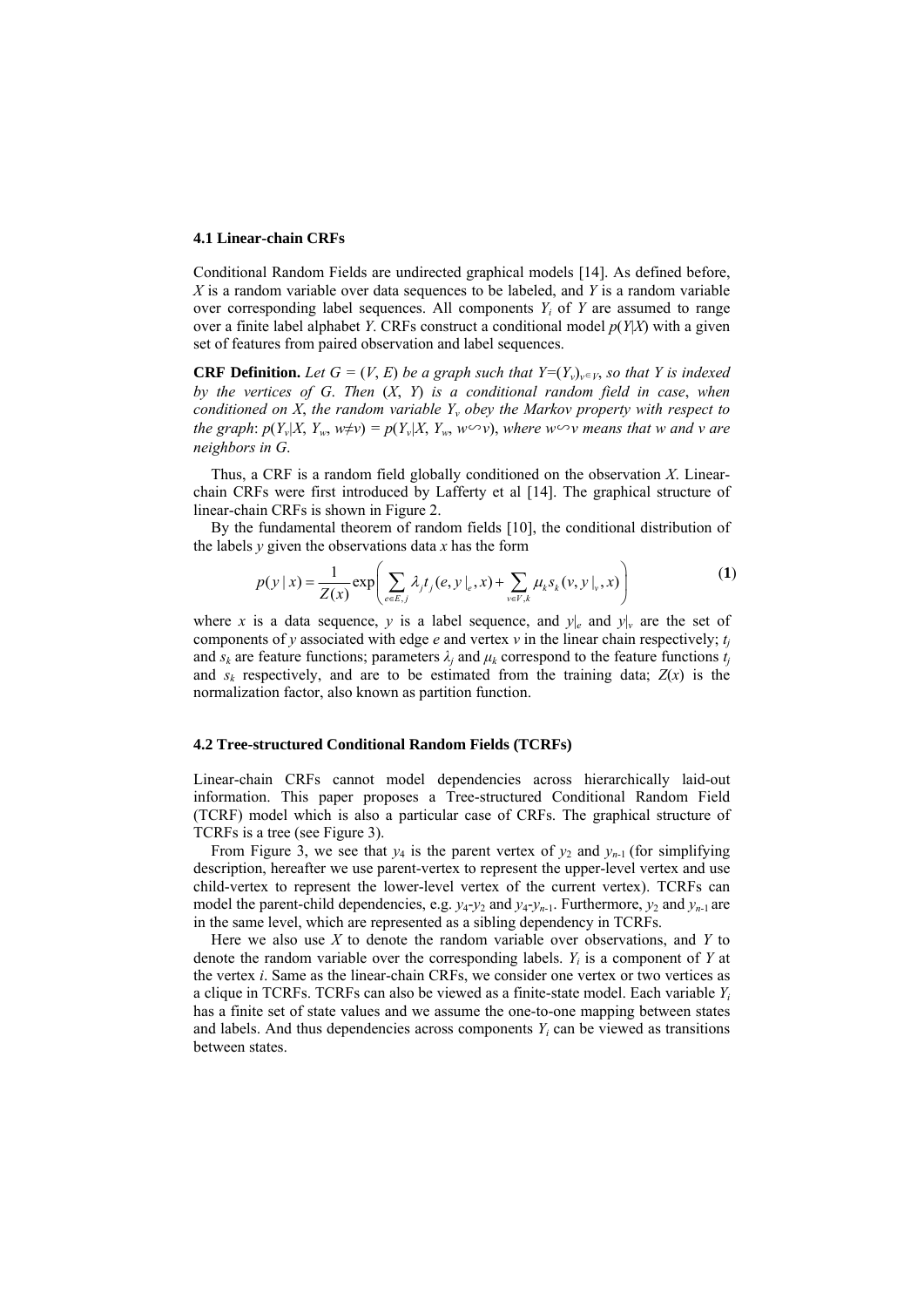

**Fig 2.** The Graphical structure of Linear-**Fig 2.** The Graphical structure of Linear-<br>chain CRFs chain CRFs

Let  $(y_p, y_c)$  be the dependency between a parent- and a child-vertices,  $(y_c, y_p)$  be the dependency between a child- and a parent-vertices, and  $(y_s, y_s)$  be the dependency between sibling vertices. A TCRF model, as a particular case of CRFs, has the form

$$
p(y \mid x) = \frac{1}{Z(x)} \exp \left( \sum_{e \in \{E^{P^c}, E^{Q^c}, E^{ss}\}, j} \lambda_j t_j(e, y \mid_e, x) + \sum_{v \in V, k} \mu_k s_k(v, y \mid_v, x) \right)
$$
(2)

where  $E^{pc}$  denotes the set of  $(y_p, y_c)$ ,  $E^{cp}$  denotes the set of  $(y_c, y_p)$ , and  $E^{ss}$  denotes the set of  $(y_s, y_s)$ .  $t_i$  and  $s_k$  are feature functions.

TCRFs have the same form as that of linear-chain CRFs except that in TCRFs the edges include parent-child edges, child-parent edges, and sibling-vertices edges while in CRFs the edges mean the transitions from the previous-state to the current-state.

In semantic annotation, the observation *x* in TCRFs can correspond to a document (as the example shown in Figure 1). The label  $y$  thus corresponds to the annotation result for the document. Specifically,  $x_i$  is a token in the document, and label  $y_i$  is the annotation result (called label) to the token, where the label corresponds to either one of the concept/attribute from a particular ontology or none.

## **4.3 Parameter Estimation**

The parameter estimation problem is to determine the parameters  $\Theta = \{\lambda_1, \lambda_2, \dots, \mu_k\}$  $\mu_{k+1}, \ldots$ } from training data  $D = \{(x^{(i)}, y^{(i)})\}$  with empirical distribution  $\tilde{p}(x, y)$ . More specifically, we optimize the log-likelihood objective function with respect to a conditional model *p*(*y*|*x*, Θ):

$$
L_{\Theta} = \sum_{i} \tilde{p}(x^{(i)}, y^{(i)}) \log p_{\Theta}(y^{(i)} | x^{(i)})
$$
 (3)

In the following, to facilitate the description, we use  $f$  to denote both the edge feature function *t* and the vertex feature function *s*; use *c* to denote both edge *e* and vertex *v*; and use  $\lambda$  to denote the two kinds of parameters  $\lambda$  and  $\mu$ . Thus, the derivative of the object function with respect to a parameter  $\lambda_i$  associated with clique index *c* is:

$$
\frac{\delta L_{\Theta}}{\delta \lambda_j} = \sum_{i} \left[ \sum_{c} f_j(c, y_{(c)}^{(i)}, x^{(i)}) - \sum_{y} \sum_{c} p(y_{(c)} | x^{(i)}) f_j(c, y_{(c)}, x^{(i)}) \right]
$$
(4)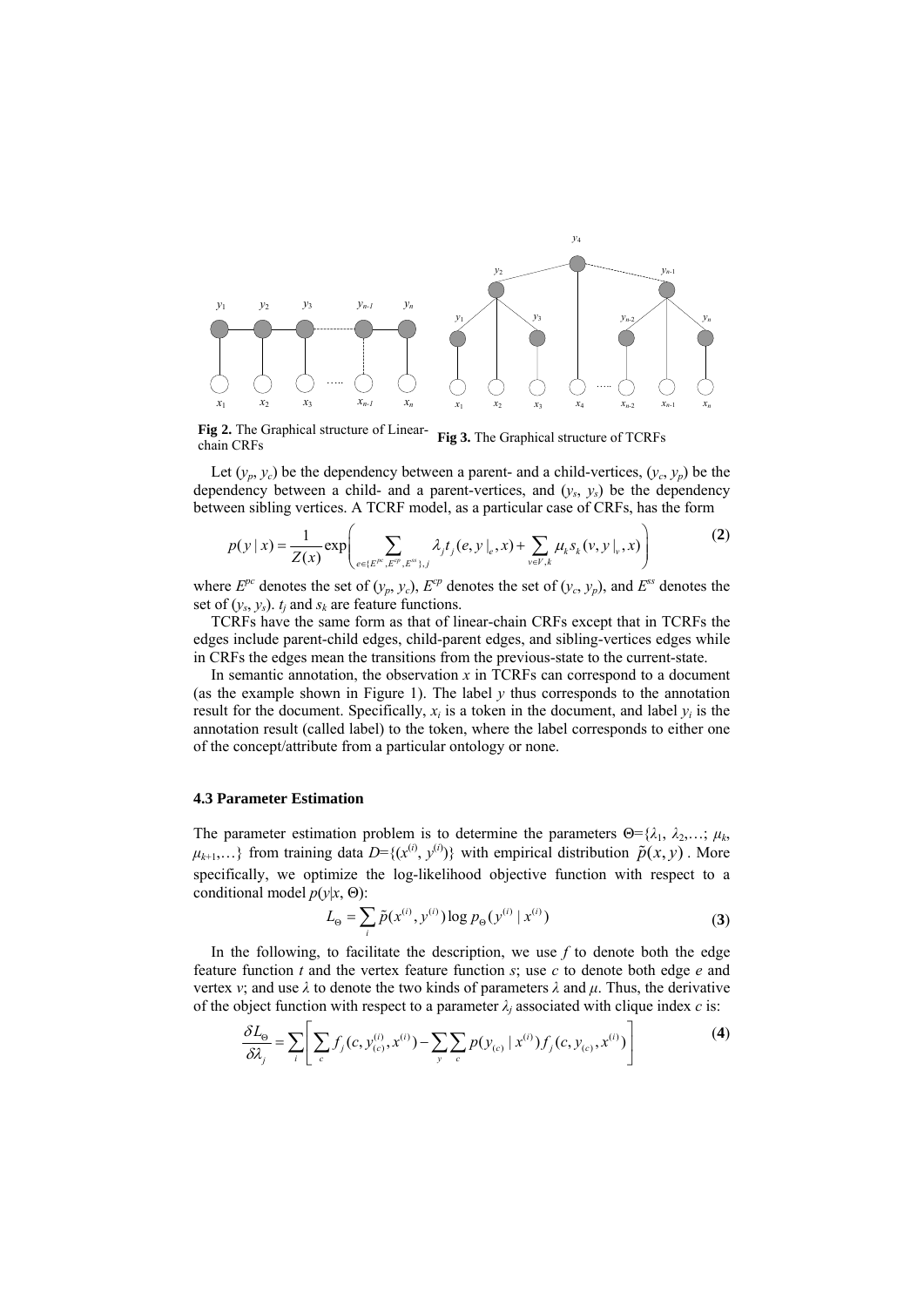where  $y^i_{(c)}$  is the label assignment to clique *c* in  $x^{(i)}$ , and  $y_{(c)}$  ranges over label assignments to the clique *c*. We see that it is the factors  $p(y_{(c)}|x^{(i)})$  that require us to compute the marginal probabilities. The factors  $p(y_{(c)}|x^{(i)})$  can be again decomposed into four types of factors:  $p(y_p, y_c|x^{(i)})$ ,  $p(y_c, y_p|x^{(i)})$ ,  $p(y_s, y_s|x^{(i)})$ , and  $p(y_i|x^{(i)})$ , as we have three types of dependencies (described as edges here) and one type of vertex. Moreover, we also need to compute the global conditional probability  $p(y^{(i)}|x^{(i)})$ .

The marginal probabilities can be done using many inference algorithms for undirected model (for example, Belief Propagation [25]). However, as the graphical structure in TCRFs can be a tree with cycles, exact inference can be expensive in TCRFs. We propose utilizing the Tree Reparameterization (TRP) algorithm [24] to compute the approximate probabilities of the factors. TRP is based on the fact that any exact algorithm for optimal inference on trees actually computes marginal distributions for pairs of neighboring vertices. For an undirected graphical model over variables  $x$ , this results in an alternative parameterization of the distribution as:

$$
p(x) = \frac{1}{Z} \prod_{s \in V} \varphi_s(x_s) \prod_{(s,t) \in V} \varphi_{st}(x_s, x_t) \Rightarrow p(x) = \prod_{s \in V} p_s(x_s) \prod_{(s,t) \in V} \frac{p_{st}(x_s, x_t)}{p_s(x_s) p_t(x_t)}
$$
(5)

where  $\varphi$ <sub>*c*</sub>( $x$ <sub>*c*</sub>) is the potential function on single-vertex  $x_s$  and  $\varphi$ <sub>*c*</sub>( $x_s$ ,  $x_t$ ) is the potential function on edge  $(x_s, x_t)$ ; and *Z* is the normalization factor.

TRP consists of two main steps: Initialization and Updates. The updates are a sequence of  $T^n \rightarrow T^{n+1}$  on the undirected graph with edge set *E*, where *T* represents the set of marginal probabilities maintained by TRP including single-vertex marginals  $T_u^{n+1}(x_u)$  and pairwise joint distribution  $T_{uv}^{n+1}(x_u, x_v)$ ; and *n* denotes the iteration number. The TRP algorithm is summarized in Figure 4. (The algorithm is adopted from [21]).

**1. Initialization:** for every node *u* and every pair of nodes  $(u, v)$ , initialize  $T^0$  by  $T_u^0 = \kappa \varphi_u$  and  $T_w^0 = \kappa \varphi_w$ , with *κ* being a normalization factor.

**1. TRP Updates:** for *i*=1, 2, …, do:

- **■** Select some spanning tree  $\Gamma$ <sup>*i*</sup> ∈ *R* with edge set  $E^i$ , where  $R = \{ \Gamma^i \}$  is a set of spanning trees.
- Use any exact algorithm, such as belief propagation, to compute exact marginals  $p^i(x)$  on  $\Gamma^i$ . For all  $(u, v) \in E^i$ , set

$$
T_u^{i+1}(x_u) = p^i(x_u), \ T_w^{i+1}(x_u, x_v) = \frac{p^i(x_u, x_v)}{p^i(x_u)p^i(x_v)}
$$

- Set  $T_{uv}^{i+1} = T_{uv}^{i}$  for all  $(u, v) \in E/E^{i}$  (i.e. all the edges not included in the spanning tree*Γ<sup>i</sup>* ).
- Stop if termination conditions are met.

**Fig 4.** The TRP Algorithm

So far, the termination conditions are defined as: if the maximal change of the marginals is below a predefined threshold or the update times exceed a predefined number (defined as 1000 in our experiments), then stop the updates. When selecting spanning trees  $R = \{I^i\}$ , the only constraint is that the trees in *R* cover the edge set of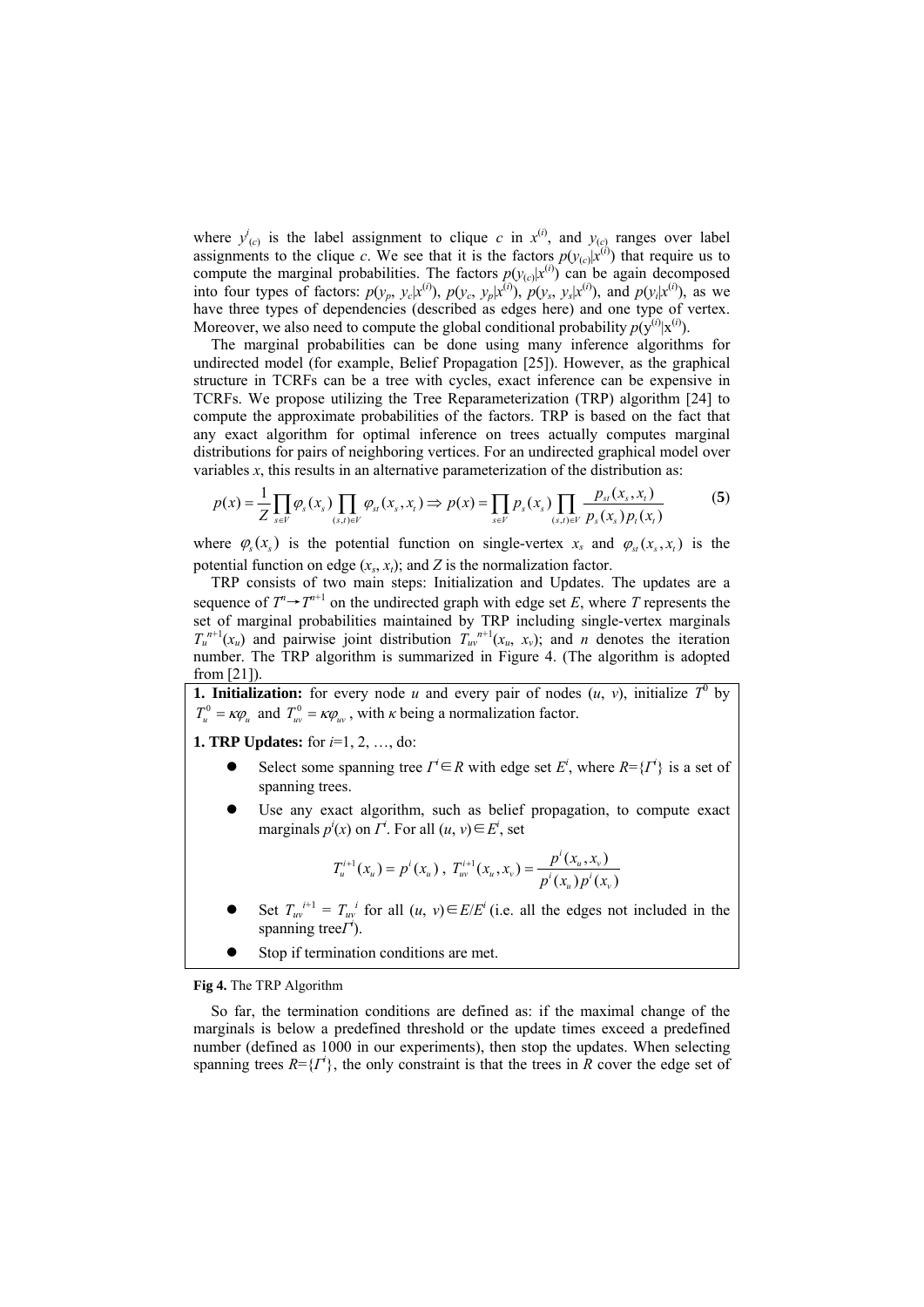the original undirected graph *U*. In practice, we select trees randomly, but we select first edges that have never been used in any previous iteration.

Finally, to reduce overfitting, we define a spherical Gaussian weight prior *p*(Θ) over parameters, and penalize the log-likelihood object function as:

$$
L_{\Theta} = \sum_{i} p(x^{(i)}, y^{(i)}) \log p_{\Theta}(y^{(i)} | x^{(i)}) - \frac{\|\lambda\|^2}{2\sigma^2} + const
$$
 (6)

with gradient

$$
\frac{\delta L_{\Theta}}{\delta \lambda_j} = \sum_{i} \left[ \sum_{c} f_j(c, y_{(c)}^{(i)}, x^{(i)}) - \log Z(x^{(i)}) \right] - \frac{\lambda_j}{\sigma^2}
$$
(7)

where *const* is a constant.

The function  $L_{\Theta}$  is convex, and can be optimized by any number of techniques, as in other maximum-entropy models [14] [2]. In the result below, we used gradientbased L-BFGS [15], which has previously outperformed other optimization algorithms for linear-chain CRFs [20].

### **4.4 Annotation**

Annotation (also called as 'labeling') is the task to find labels *y*\* that best describe the observations *x*, that is,  $y^* = \max_y p(y|x)$ . Dynamic programming algorithms are the most popular methods for this problem. However, it is difficult to directly adopt it for annotation in TCRFs. Two modes exist in the annotation of TCRFs: known structure and unknown structure. In the first mode, the hierarchical structure is known, for example, one can use the document logic structure to infer the hierarchical structure. Hence, we can use the TRP algorithm to compute the maximal value of  $p(y|x)$ . In the second mode, the hierarchical structure is unknown. We used a heuristics based method and performed the annotation for a given observation  $x_i$  as follows: (1) use vertex features to preliminary identify the possible labels for each vertex; (2) incorporate the edge features to compute all possible label results (that is, to enumerate all possible hierarchical structures) for an observations  $x_i$ ; (3) use equation (6) to compute the log-likelihood for each structure and choose one as the annotation result *y*\* that has the largest log-likelihood. (The annotation in the second mode can be expensive, the issue and some of the related problems are currently researching, and will be reported elsewhere.)

#### **4.5 Using TCRFs for Semantic Annotation**

Currently, there is still not sufficient Semantic Web content available. Existing web content should be upgraded to Semantic Web content. Our proposed TCRFs can be used to create an annotation service, especially for the hierarchically laid-out data. The output of the service will be generated according to the language pyramid of Semantic Web, so that agents can automatically handle the semantic information.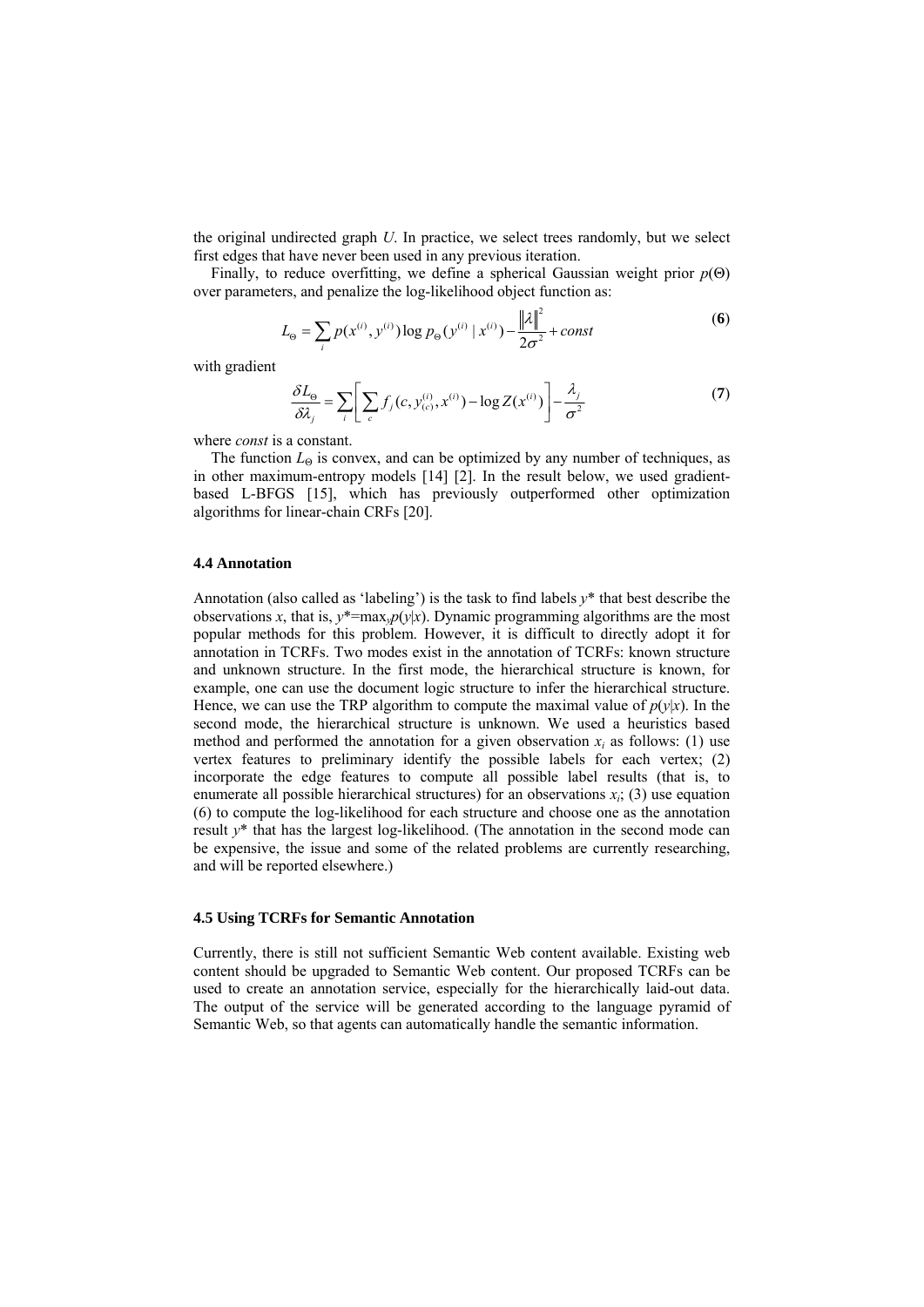TCRFs can be used in two ways. One is to extract the web content (that we are interested) from its source, annotate it by an ontology, and store it in knowledge base. The other is to add the annotation results into the web page.

## **5. Experimental Results**

### **5.1 Data Sets and Evaluation Measures**

## **1. Data Sets**

We carried out the experiments on two data sets, one synthetic and one real. For the real data set, we collected company annual reports from Shanghai Stock Exchange (http://www.sse.com.cn). We randomly chose in total 3,726 annual reports (in Chinese) from 1999 to 2004. To evaluate the effectiveness of our approach, we extracted the Section "Introduction to Company" from each annual report for experiments. For Chinese tokenization, we used a toolkit proposed in [16].



**Fig 5.** Ontology of company annual report

Figure 5 shows the ontological information (that is we need to annotate) defined for the annual report. In total, fourteen concepts were defined in the ontology and the annotation task is to find instances for the fourteen concepts. Most of the concepts have hierarchical dependencies. Human annotators conducted annotation on all annual reports.

We also constructed a synthetic data set. The data set contains 62 company annual reports chosen from the real data set. In this data set, four concepts are defined only: "Company Secretary", "Secretary Email", "Registered Address", and "Company\_Email". Where the first two concepts and the last two concepts have the parent-child dependencies respectively and the concepts "Company Secretary", "Registered- Address" have the sibling dependency. Every report in the data set exclusively has the four types of instances and the four instances are organized hierarchically.

## **2. Features in Annotation Models**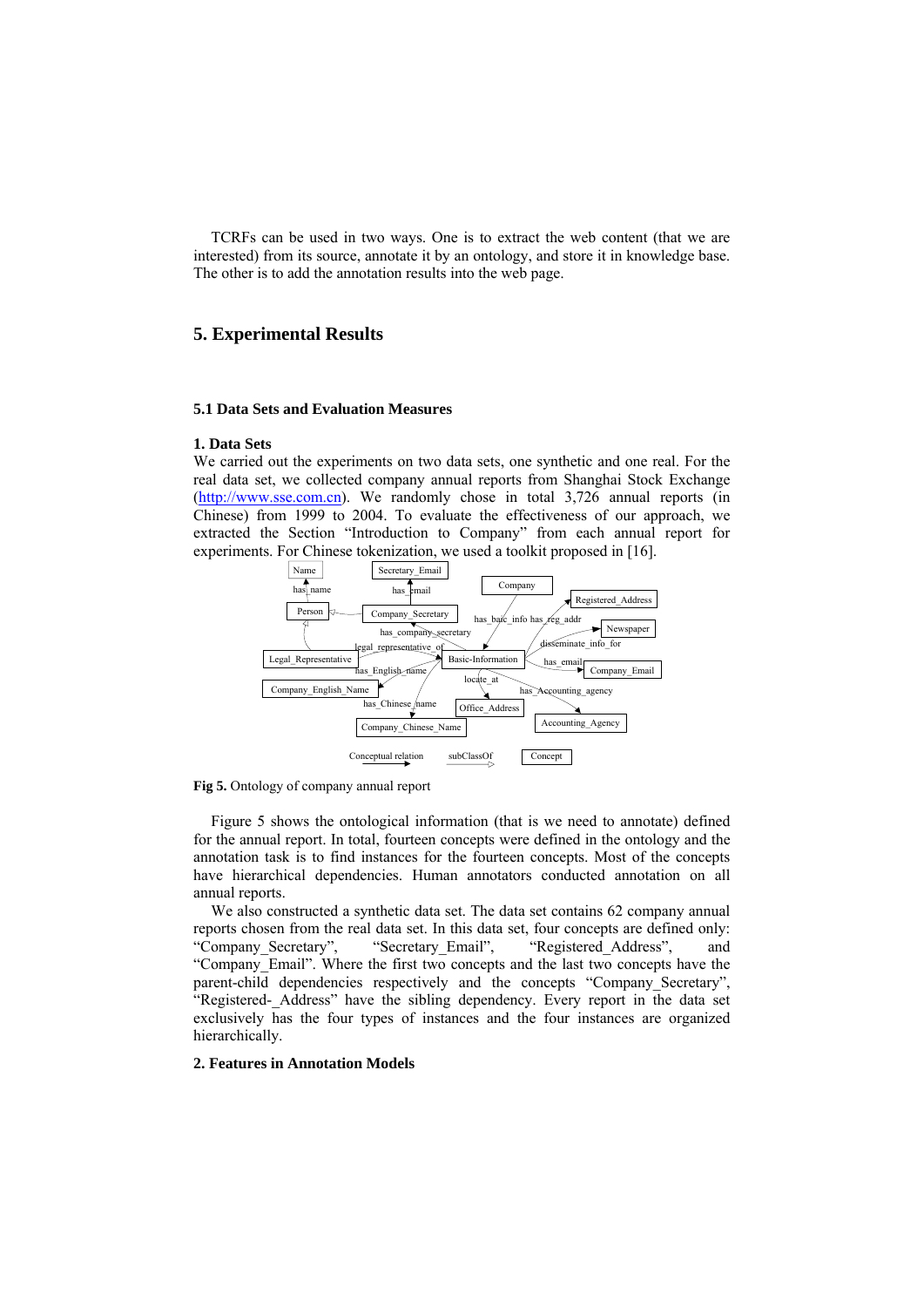Table 1 indicates the features used in the annotation models.

**Table 1.** Features used in the annotation models

| Category            | <b>Feature</b>                                |  |  |  |  |  |
|---------------------|-----------------------------------------------|--|--|--|--|--|
| <b>Edge Feature</b> | $f(y_p, y_c)$ , $f(y_c, y_p)$ , $f(y_s, y_s)$ |  |  |  |  |  |
| Vertex Feature      | $\{w_i\}, \{w_p\}, \{w_c\}, \{w_s\}$          |  |  |  |  |  |
|                     | $\{w_p, w_i\}, \{w_c, w_i\}, \{w_s, w_i\}$    |  |  |  |  |  |

Given the *j*-th vertex in the observation  $x_i$ ,  $f(y_p, y_c)$ ,  $f(y_c, y_p)$ , and  $f(y_s, y_s)$  represent whether the current vertex has a parent-child dependency with a parent vertex, whether it has a child-parent dependency with a child vertex, and whether it has a sibling dependency with a sibling vertex, respectively. For vertex features, each element in  $\{w_i\}$  represents whether the current vertex contains the word  $w_i$ . Similarly, each element in  $\{w_p\}$ ,  $\{w_c\}$ , and  $\{w_s\}$  represents whether the parent vertex of the current vertex contains word  $w_p$  whether its child vertices contain  $w_c$ , and whether its sibling vertices contain  $w_s$ , respectively.  $\{w_p, w_i\}$  represents whether the current vertex contains word  $w_i$  and its parent vertex contains word  $w_p$ . To save time in some of our experiments, we omitted the vertex features that appear only once.

## **3. Evaluation Measures**

In all the experiments of annotation, we conducted evaluations in terms of precision, recall, and F1-measure. By comparison of the previous work, we also give statistical significance estimates using Sign Test [9].

### **4. Baselines**

To evaluate our model's effectiveness of incorporating hierarchical dependencies for semantic annotation, we choose linear-chain CRFs as the baseline models for their outstanding performance over other sequential models. The linear-chain CRF models are trained using the same features as those in table 1 (the only difference is that the linear-chain CRFs uses the linear edge features and the TCRFs uses the hierarchical edge features).

We also compared the proposed method with the classification based annotation method, which is another popular annotation method. The classification based method treats a company annual report as a sequence of text lines, employs two classification models to respectively identify the start line and the end line of a target instance, and then view lines that between the start line and the end line as a target (see [7] and [23] for details). In the experiments, we use Support Vector Machines (SVMs) as the classification models. In the SVMs models, we use the same features as those in table 1 (excluding the edge features).

## **5.2 Experiments**

We evaluated the proposed method on the two data sets. We conducted the experiments in the following way. First, we converted each company annual report into a sequence of text lines; for the SVMs base method, we use the vertex features and train two SVM models for each concept; for the linear-chain CRFs, we use the vertex features and the linear edge features to train the models; for TCRFs, we use the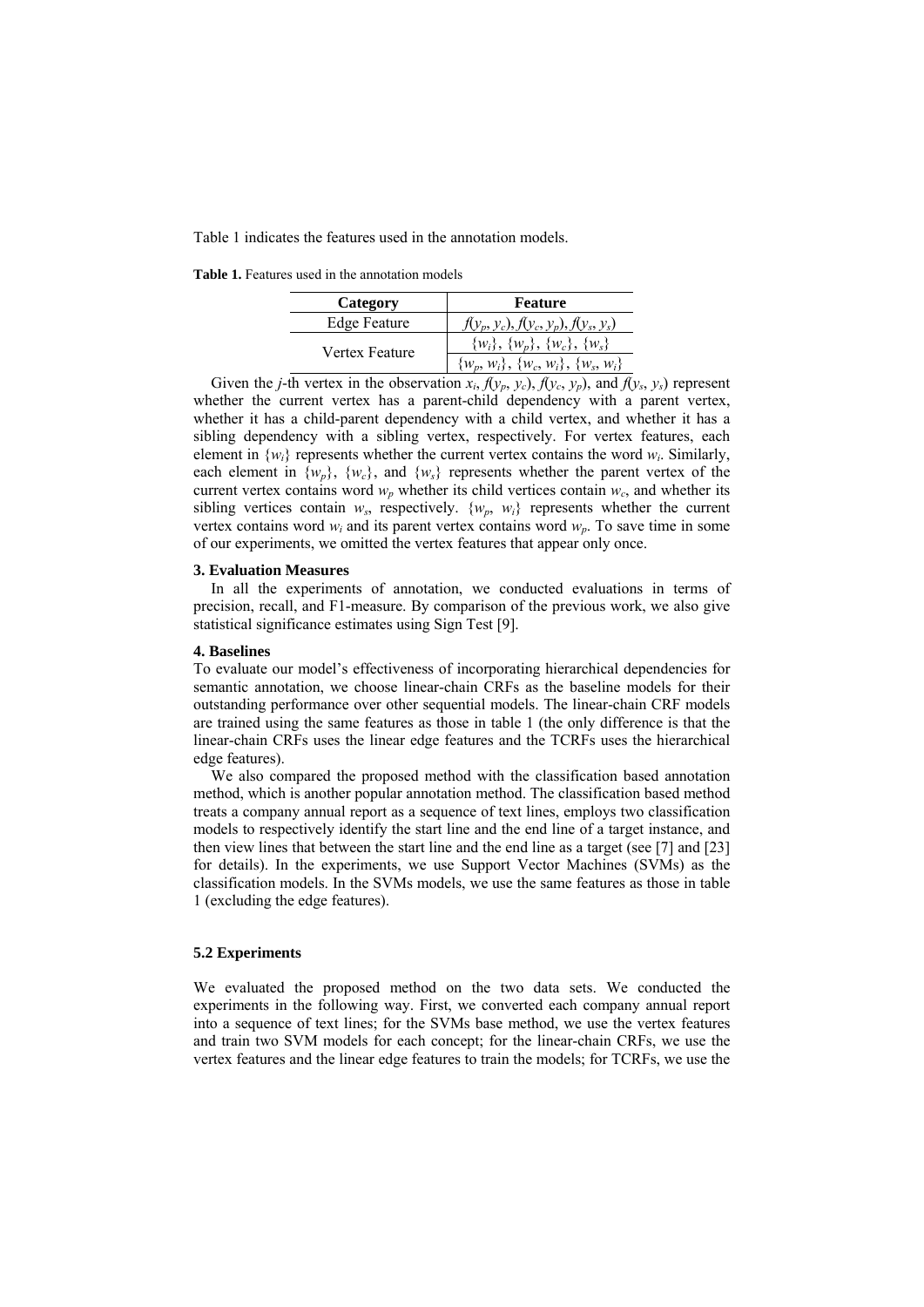vertex features and the hierarchical edge features to train the models. For training SVM models we use SVM-light, which is available at http://svmlight.joachims.org/. For training linear-chain CRF models, we use KEG\_CRFs, which is available at http://keg.cs.tsinghua.edu.cn/persons/tj/.

### **5.2.1 Experimental Results on the Synthetic Data Set**

Table 2 shows the five-fold cross-validation results on the synthetic data set. SVM, CRF, and TCRF respectively represent the SVMs based method, the linear-chain CRFs method, and the proposed TCRFs method. Prec., Rec., and F1 respectively represent the scores of precision, recall, and F1-measure.

| <b>Annotation Task</b> | <b>SVM</b> |      |      |                                                                       | <b>CRF</b> |    | <b>TCRF</b>                                   |  |    |
|------------------------|------------|------|------|-----------------------------------------------------------------------|------------|----|-----------------------------------------------|--|----|
|                        | Prec.      | Rec. | F1   | <b>Prec.</b> Rec.                                                     |            | F1 | <b>Prec.</b> Rec.                             |  | F1 |
| Company Secretary      |            |      |      | 99.26 88.74 93.71 100.0 100.0 100.0 100.0 100.0 100.0                 |            |    |                                               |  |    |
| Secretary Email        | 50.00      |      |      | 7.52   13.07   50.00   42.86   46.15   100.0   100.0   100.0          |            |    |                                               |  |    |
| Registered Address     |            |      |      | 97.46   89.84   93.50   100.0   100.0   100.0   100.0   100.0   100.0 |            |    |                                               |  |    |
| Company Email          | 0.00       | 0.00 | 0.00 |                                                                       |            |    | 46.15   50.00   48.00   100.0   100.0   100.0 |  |    |
| Average                | 61.68      |      |      | 46.53 50.07 89.15 89.15 89.15 100.0 100.0 100.0                       |            |    |                                               |  |    |

**Table 2.** Performance of semantic annotation on the synthetic data set (%)

We see that for both "Company Secretary" and "Registered Address", all of the three methods can achieve high accuracy of annotation. Compared with the SVMs based method, CRF and TCRF can obtain better results. We can also see that for "Secretary\_Email" and "Company\_Email", the proposed method TCRF significantly outperforms the SVMs based method and the linear-chain CRFs based method. We conducted sign tests on the results. The *p* values are much smaller than 0.01, indicating that the improvements are statistically significant.

## **5.2.2 Experimental Results on the Real Data Set**

Table 3 shows the five-fold cross-validation results on the real data set. In the table, we also use SVM, CRF, and TCRF to respectively represent the SVMs based method, the linear-chain CRFs method, and the proposed TCRFs method; and use Prec., Rec., and F1 to respectively represent the scores of precision, recall, and F1-measure.

From the results we see that TCRF can achieve the best performance 89.87% in terms of F1-measure (outperforming CRF+7.67% and SVM+14.10% on average). In terms of both precision and recall, CRF can outperform SVM. TCRF again outperform CRF +3.14% in terms of precision and +12.08% in terms of recall. We conducted sign tests on the results. The *p* values are much smaller than 0.01, indicating that the improvements are statistically significant.

## **5.2.3 Discussions**

**(1) Effectiveness of TCRF.** In the synthetic data set, the data are hierarchically organized. TCRF can indeed improve the annotation performance. On annotation of "Secretary Email" and "Company Email", the SVMs based method only uses the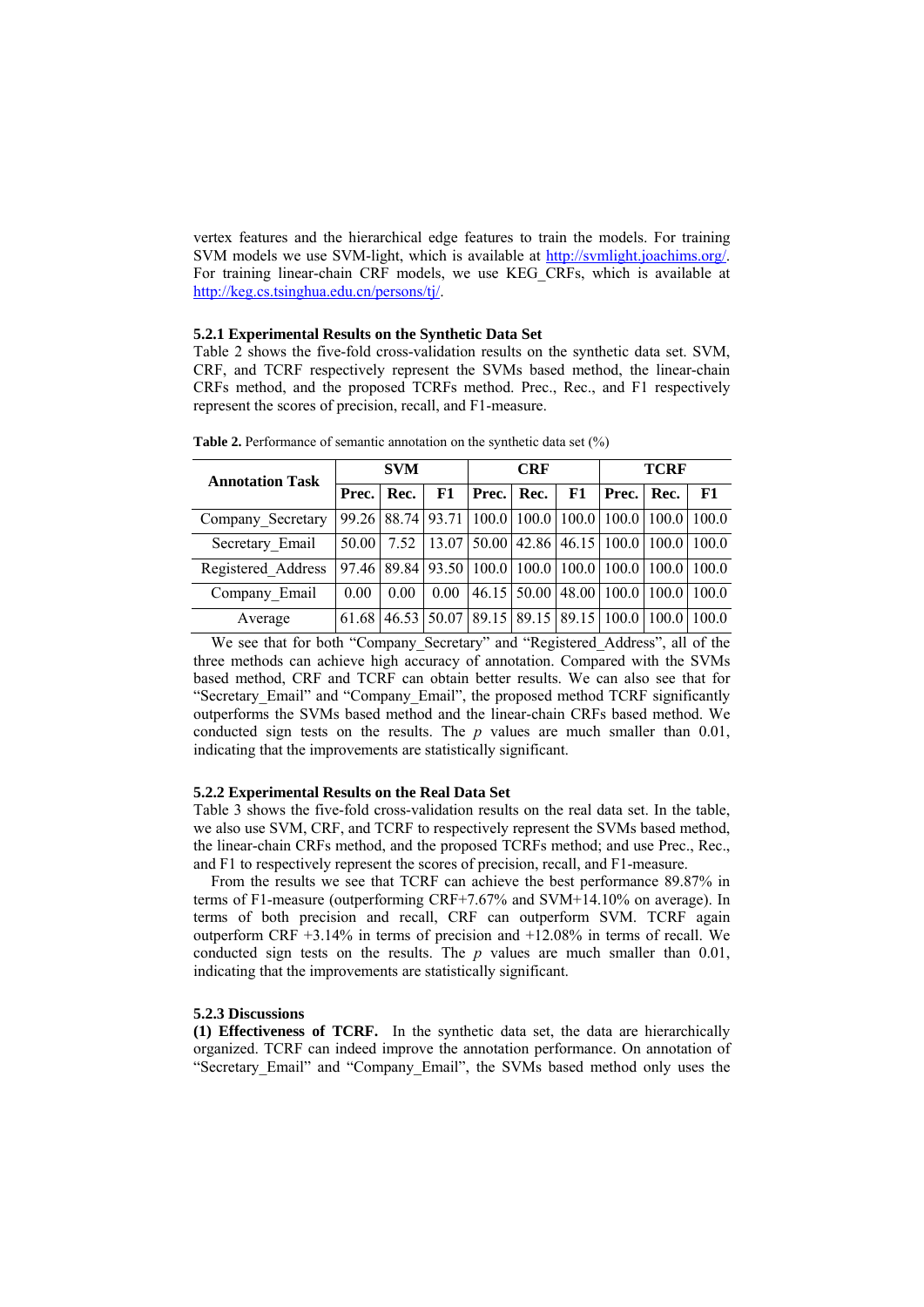neighborhood contexts and thus cannot disambiguate them from each other (only 13.07% and 0.00% in terms of F1-measure). The linear-chain CRFs based method can improve the annotation result by making use of linear dependencies (46.15% and 48.00% respectively). However, as the linear-chain CRFs cannot model hierarchical dependencies, the improvements are limited. The proposed TCRFs based method can model the hierarchical dependencies, and obtain the best performance (100.00% and 100.00% respectively). This indicates that the proposed Tree-structured Conditional Random Fields are effective for the problem of hierarchical semantic annotation.

| <b>Annotation Task</b> |       | SVM   |             |                                     | <b>CRF</b> |             | TCRF                    |             |       |
|------------------------|-------|-------|-------------|-------------------------------------|------------|-------------|-------------------------|-------------|-------|
|                        | Prec. | Rec.  | F1          | Prec.                               | Rec.       | F1          | Prec.                   | Rec.        | F1    |
| Company Chinese Name   | 88.82 | 89.40 | 89.11       | 82.10 80.69 81.37 84.34             |            |             |                         | 92.72       | 88.33 |
| Company_English Name   | 90.51 | 95.33 |             | 92.86 71.68 80.14 75.66 89.26 88.67 |            |             |                         |             | 88.96 |
| Legal Representative   | 94.84 | 97.35 |             | 96.08 92.86 96.60 94.66 94.84 97.35 |            |             |                         |             | 96.08 |
| Company_Secretary      | 99.29 | 93.33 |             | 96.22 91.65 96.99 94.23 77.96 96.67 |            |             |                         |             | 86.31 |
| Secretary Email        | 57.14 | 8.89  |             | 15.39 69.94                         |            |             | 56.53 62.34 73.86 97.01 |             | 83.87 |
| Registered Address     | 98.66 | 96.71 |             | 97.68 94.75                         |            | 87.20 90.80 | 84.05                   | 90.13       | 86.98 |
| Office Address         | 70.41 | 97.54 | 81.78 77.41 |                                     |            |             | 87.06 81.94 86.93       | 89.86       | 88.37 |
| Company_Email          | 0.00  | 0.00  | 0.00        | 84.57                               |            | 85.64 85.09 |                         | 95.20 90.84 | 92.97 |
| Newspaper              | 100.0 | 99.34 | 99.67       | 94.51                               | 91.97      | 93.21       |                         | 98.69 100.0 | 99.34 |
| Accounting Agency      | 83.15 | 95.63 | 88.95       | 73.81                               |            | 56.77 62.73 | 79.57                   | 97 19       | 87.50 |
| Average                | 78.28 | 77.35 | 75.77       | 83.33                               |            | 81.96 82.20 |                         | 86.47 94.04 | 89.87 |

**Table 3.** Performance of semantic annotation on the real data set (%)

**(2) Improvements over CRF.** In the real data set, TCRF significantly outperforms the linear-chain CRF for the annotation of most concepts. For the concepts that have strong hierarchical dependencies, TCRF can achieve much better results than CRF, for example, on "Secretary\_Email" and "Company\_Email" TCRF outperforms CRF by  $+21.53\%$  and  $+7.88\%$ , respectively.

**(3) Improvements over SVM.** In the real data set, TCRF outperforms SVM +8.19% in terms of precision and +16.69% in terms of recall. The SVMs based method suffers from the extremely bad results on the annotation of "Secretary\_Email" and "Company Email". This is due to that the SVMs based method considers only neighborhood contexts. Besides the two concepts, TCRF also outperforms SVM on annotation of some other concepts, for example "Office\_Address". We need notice that in some cases, TCRF underperforms SVM. For example on "Company Chinese Name" and "Company English Name", TCRF underperforms SVM by -0.78% and -2.9%, respectively. This is because instances of such concepts seem to be independent and do not have dependencies with instances of the other concepts.

**(4) Time complexity.** We conducted analysis of time complexity of our approach. We tested the three methods on a computer with two 2.8G Dual-Core CPUs and three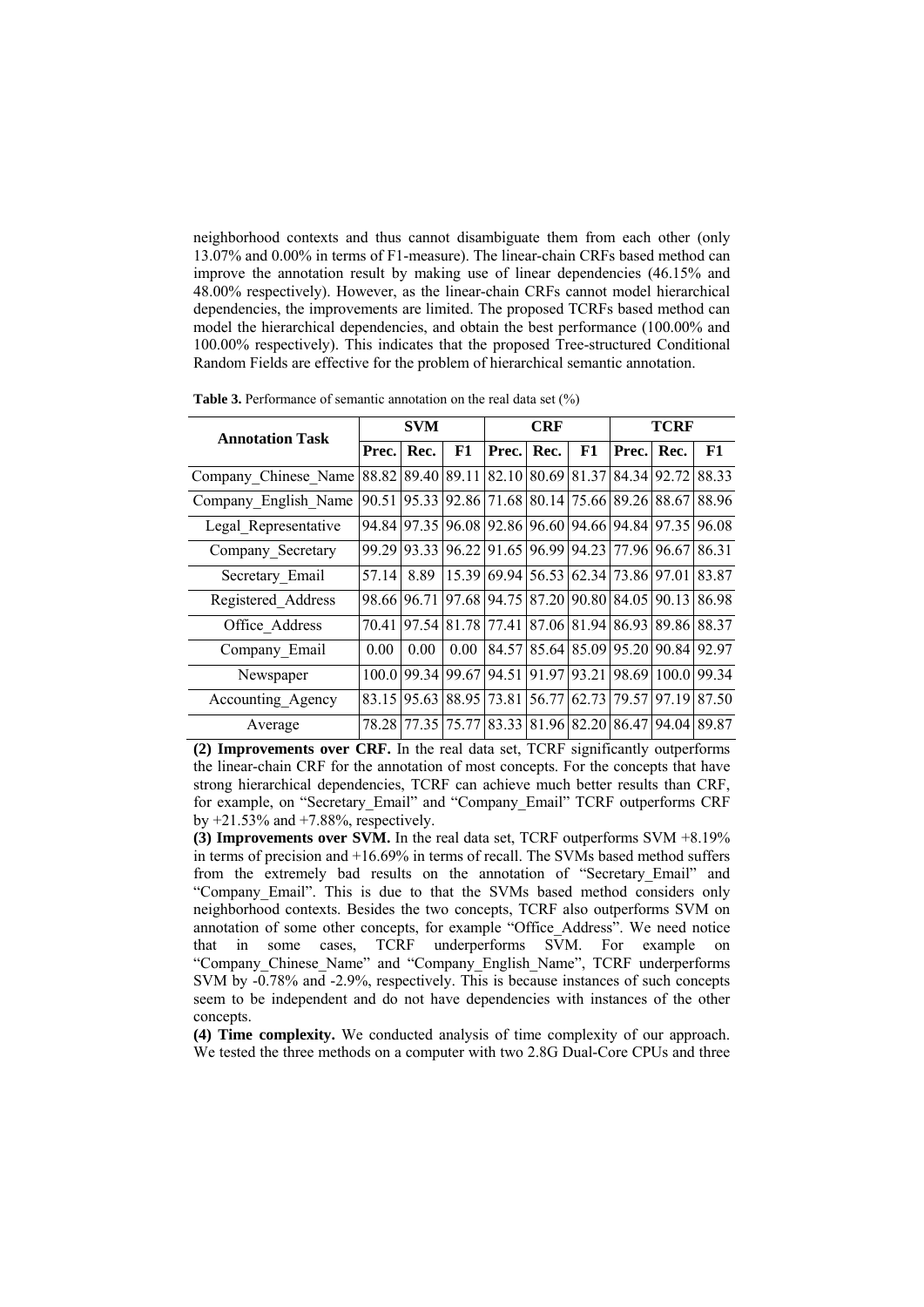Gigabyte memory. In total, for training and annotating the fourteen concepts, the SVMs based method takes about 96 seconds and 30 seconds respectively, while the CRF method takes about 5 minutes 25 seconds and 5 seconds respectively. Our current implementation of the TCRF method used more time for training and annotation (about 50 minutes 40 seconds and 50 seconds respectively.) This indicates that the efficiency of TCRF still needs improvements.

**(5) Error analysis.** We conducted error analysis on the results of our approach.

There are mainly three types of errors. The first type of errors (about 34.85% of the errors) is that in some concepts, there are no hierarchical dependencies, for example "Company Chinese Name" and "Company English Name". In such cases, the proposed TCRFs contrarily result in worse performance than the SVMs based method that does not consider dependencies. About 28.05% of the errors occur when there are extra email addresses in the text. The third type of errors was due to extra line breaks in the text, which mistakenly breaks the targeted instance into multiple lines.

## **6. Conclusions**

In this paper, we investigated the problem of hierarchical semantic annotation. We proposed a Tree-structured Conditional Random Field (TCRF) model. This model provides a novel way of incorporating the dependencies across the hierarchical structure to improve the performance of hierarchical semantic annotation. Using an approximate algorithm, i.e. Tree Reparameterization (TRP), efficient parameter estimation and annotation can be performed. Experimental results on two data sets show that the proposed model significantly outperforms the linear-chain CRF models and the SVMs based models for annotating hierarchically laid-out data. We also found that the efficiency of the proposed TCRF model still needs improvements.

## **References**

- [1] R. Benjamins and J. Contreras. Six challenges for the semantic web. Intelligent Software Components. Intelligent Software for the Networked Economy (isoco). 2002.
- [2] A. L. Berger, S. A. Della Pietra, and V. J. Della Pietra. A maximum entropy approach to natural language processing. Computational Linguistics, Vol,22,1996. pp. 39-71
- [3] R. C. Bunescu, R. J. Mooney. Collective information extraction with relational Markov networks. In Proceedings of the 42nd Annual Meeting of the Association for Computational Linguistics (ACL'04), 2004. pp. 439-446
- [4] F. Ciravegna. (LP)2, an adaptive algorithm for information extraction from web-related texts. In Proceedings of the IJCAI'2001 Workshop on Adaptive Text Extraction and Mining held in conjunction with 17th IJCAI'2001, Seattle, USA. 2001. pp. 1251-1256
- [5] M. Collins. Discriminative training methods for hidden Markov models: Theory and Experiments with Perceptron Algorithms. In Proceedings of EMNLP'02. 2002.
- [6] C. Cortes and V. Vapnik. Support-Vector Networks. Machine Learning, Vol. 20, 1995, pp. 273-297
- [7] A. Finn and N. Kushmerick. Multi-level boundary classification for information extraction. In Proceedings of the ECML'2004, Pisa, 2004. pp.156-167